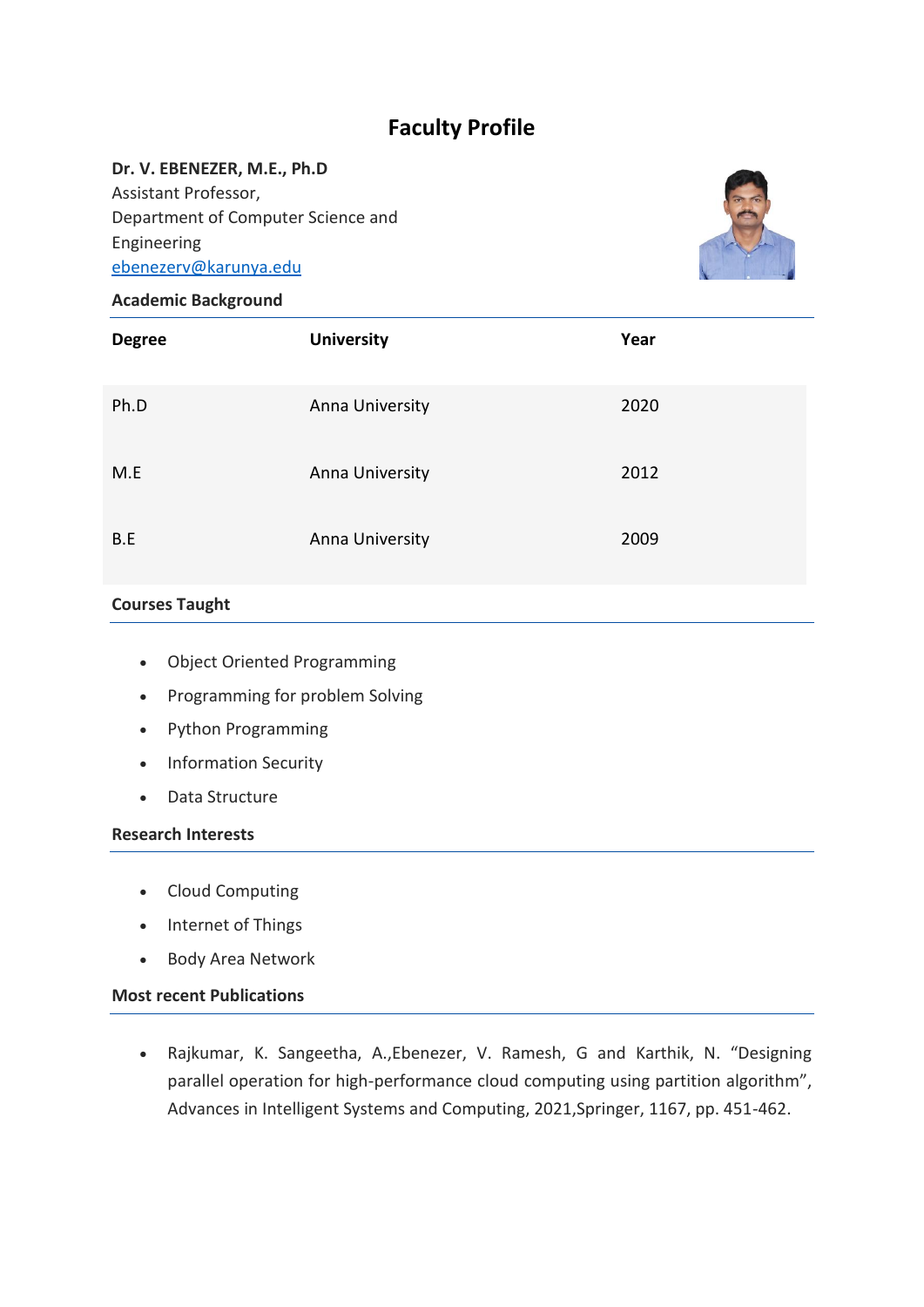- Karthik, N and Ebenezer, V., "Trust Based Data Reduction in Sensor Driven Smart Environment", Internet of Things in Smart Technologies for Sustainable Urban Development, Springer, 2020, pp. 63-75,
- Robinson Joel, M., Ebenezer, V.,Navaneethakrishnan, M Karthik, N "Encrypting and decrypting different files over different algorithm on cloud platform". International Journal of Emerging Trends in Engineering Research, 2020, 8(4), pp. 1379-1383, 71.
- Ebenezer,V ,Robinson Joel, S.Athinarayanan, M.Navaneethakrishnan, "Alternative Approach to Path Evaluation Algorithms Used in GPS Devices", International Journal of Advanced Science and Technology, 2020, 29(8s),pp. 3650-3654.
- Rajkumar Krishnan, V Jeyalakshmi, V Ebenezer, G Ramesh, "A Speed Control-Based Big Data Collection Algorithm (SCBDCA) Using Clusters and Portable Sink WSNs", Deep Learning Strategies for Security Enhancement in Wireless Sensor Networks, IGI Global, 2020, pp. 197-210.
- S Athinarayanan, K Navaz, R Lakshmi Priya, V Ebenezer, "Effective Image Processing Techniques Based Iris Attendance System, ICTACT Journal On Image And Video Processing, 2019, 10(2), pp. 2071-2075.
- Baby, R.T., Ebenezer, V., Karthik, N, "Magnum opus of phishing techniques". International Journal of Scientific and Technology Research, 2019, 8(12), pp. 706- 709.
- Robinson Joel, M., Ebenezer, V., Karthik, N. and Rajkumar, K. "Advance dynamic network system of internet of things", International Journal of Recent Technology and Engineering, 2019, 8(3), pp. 6209-6212.
- Ebenezer, V., Vimala, R., Aravind Britto, K.R.,"Magnum opus of an efficient hospitality technique for load balancing in cloud environment", Concurrency Computation, Wiley, 2019, 31(14), pp.1-11.
- Ebenezer, V.,Vimala, R.,Aravind Britto, K.R., "Star hotel hospitality load balancing technique in cloud computing environment", Advances in Intelligent Systems and Computing, 2019, 750, pp. 119-126

Projects Guided

 Guided a UG Project on "An energy efficient hybrid load balancing approach for Cloud Computing" in the year 2020.